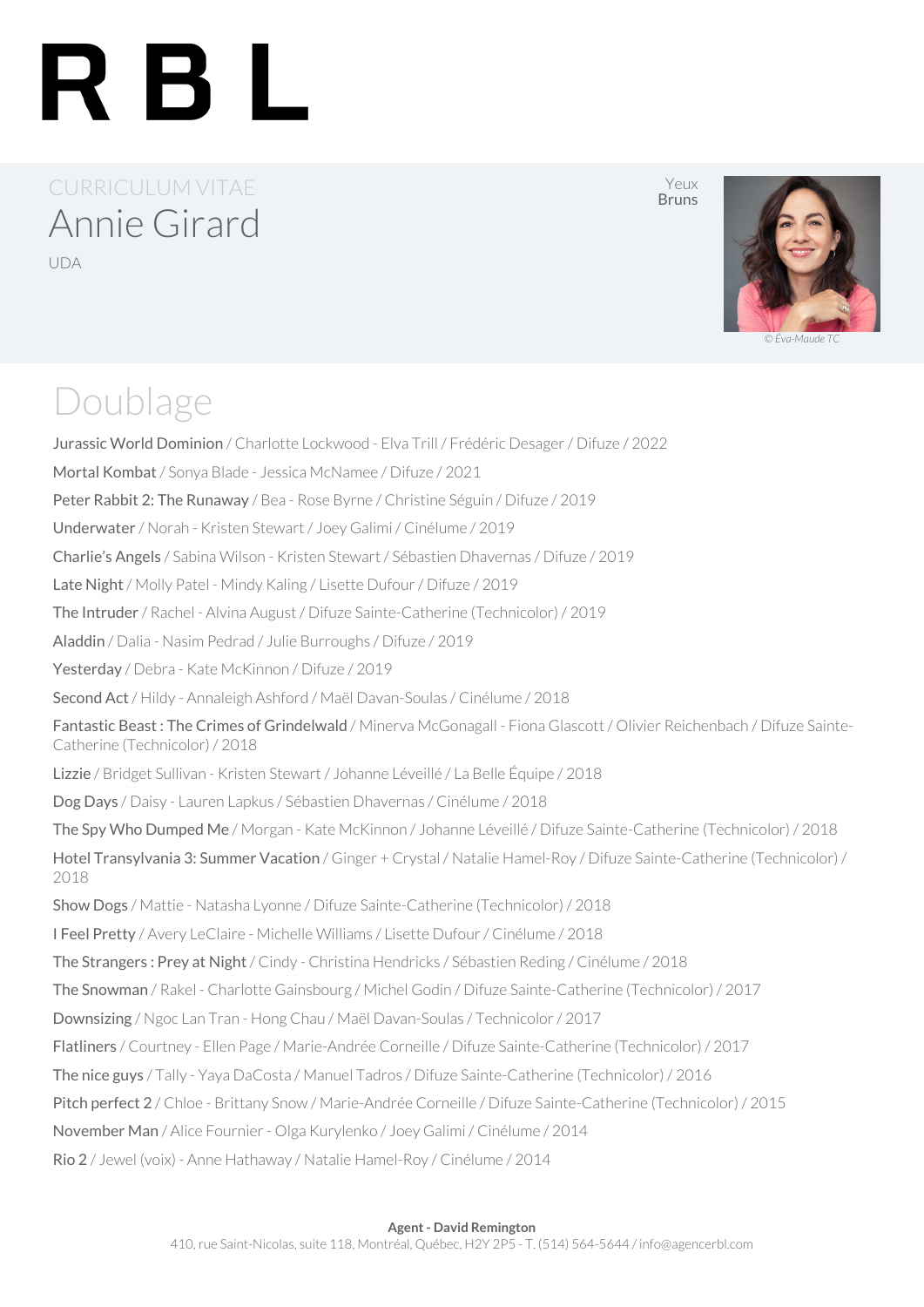# RBL

## Doublage

12 Years a Slave / Patsey - Lupita Nyong'o / Joey Galimi / Cinélume / 2013

Paranoia / Emma Jennings - Amber Heard / Vincent Davy / Cinélume / 2013

Stand off / Sophie - Yaya DaCosta / Johanne Léveillé / La Belle Équipe / 2013

Seven psychopaths / Angela - Olga Kurylenko / Natalie Hamel-Roy / Difuze Sainte-Catherine (Technicolor) / 2013

Pitch Perfect / Chloe - Brittany Snow / Marie-Andrée Corneille / Difuze Sainte-Catherine (Technicolor) / 2012

The Twilight Saga: Breaking Dawn - Part 2 / Bella Swan - Kristen Stewart / Sébastien Reding / Difuze Sainte-Catherine (Technicolor) / 2012

Rio / Jewel (voix) - Anne Hathaway / Natalie Hamel-Roy / Cinélume / 2011

I Don't Know How She Does It / Allison Henderson - Christina Hendricks / Élise Bertrand / Cinélume / 2011

The Twilight Saga: Breaking Dawn Part 1/ Bella Swan - Kristen Stewart / Sébastien Reding / Difuze Sainte-Catherine (Technicolor) / 2011

There be dragons / Ildiko - Olga Kurylenko / Joey Galimi / Cinélume / 2011

Life as We Know It / Alison Novak - Christina Hendricks / Christine Séguin / Cinélume / 2010

The Kids are All Right / Tanya - Yaya DaCosta / Natalie Hamel-Roy / Cinélume / 2010

The Joneses / Jenn Jones - Amber Heard / Huguette Gervais / Difuze Saint-Paul (SPR) / 2010

The Twilight Saga : Eclipse / Bella Swan - Kristen Stewart / Sébastien Reding / Difuze Sainte-Catherine (Technicolor) / 2010

Inception / Ariadne - Ellen Page / Sébastien Reding / Difuze Sainte-Catherine (Technicolor) / 2010

The City of Your Final Destination / Arden Langdon - Charlotte Gainsbourg / Benoit Rousseau / Cinélume / 2010

The Trotsky / Laura - Jessica Paré / Christine Séguin / Cinélume / 2010

Whip It / Bliss Cavendar - Ellen Page / Natalie Hamel-Roy / Cinélume / 2009

The Twilight Saga : New Moon / Bella Swan - Kristen Stewart / Sébastien Reding / Difuze Sainte-Catherine (Technicolor) / 2009

The Wrestler / Stephanie Robinson - Evan Rachel Wood / Sébastien Dhavernas / Difuze Sainte-Catherine (Technicolor) / 2009

Twilight / Bella Swan - Kristen Stewart / Sébastien Reding / Difuze Sainte-Catherine (Technicolor) / 2008

Prom Night / Donna - Brittany Snow / Daniel Vincent / Cinélume / 2008

Hairspray / Amber von Tussel - Brittany Snow / Manuel Tadros / Cinélume / 2007

Take The Lead / Laurette - Yaya DaCosta / Manuel Tadros / Cinélume / 2006

Spencer / Princess Diana - Kristen Stewart / Difuze /

## Théâtre

Les 36 / Rôles multiples / Catherine Vallée-Grégoire / Théâtre La Chapelle / 2008

L'air et la chanson ou Tout le monde peut jouer Feydeau / Colette / Normand D'amour / Théâtre La Chapelle / 2007

Alpha du Centaure / Wossen et Mira / Sébastien Guindon / Théâtre de l'Union / 2007

Pinocchio / Comédienne/Marionnettiste / Geoffrey Gaquère / Theatre de la petite marée / 2006

#### **Agent - David Remington**

410, rue Saint-Nicolas, suite 118, Montréal, Québec, H2Y 2P5 - T. (514) 564-5644 / info@agencerbl.com